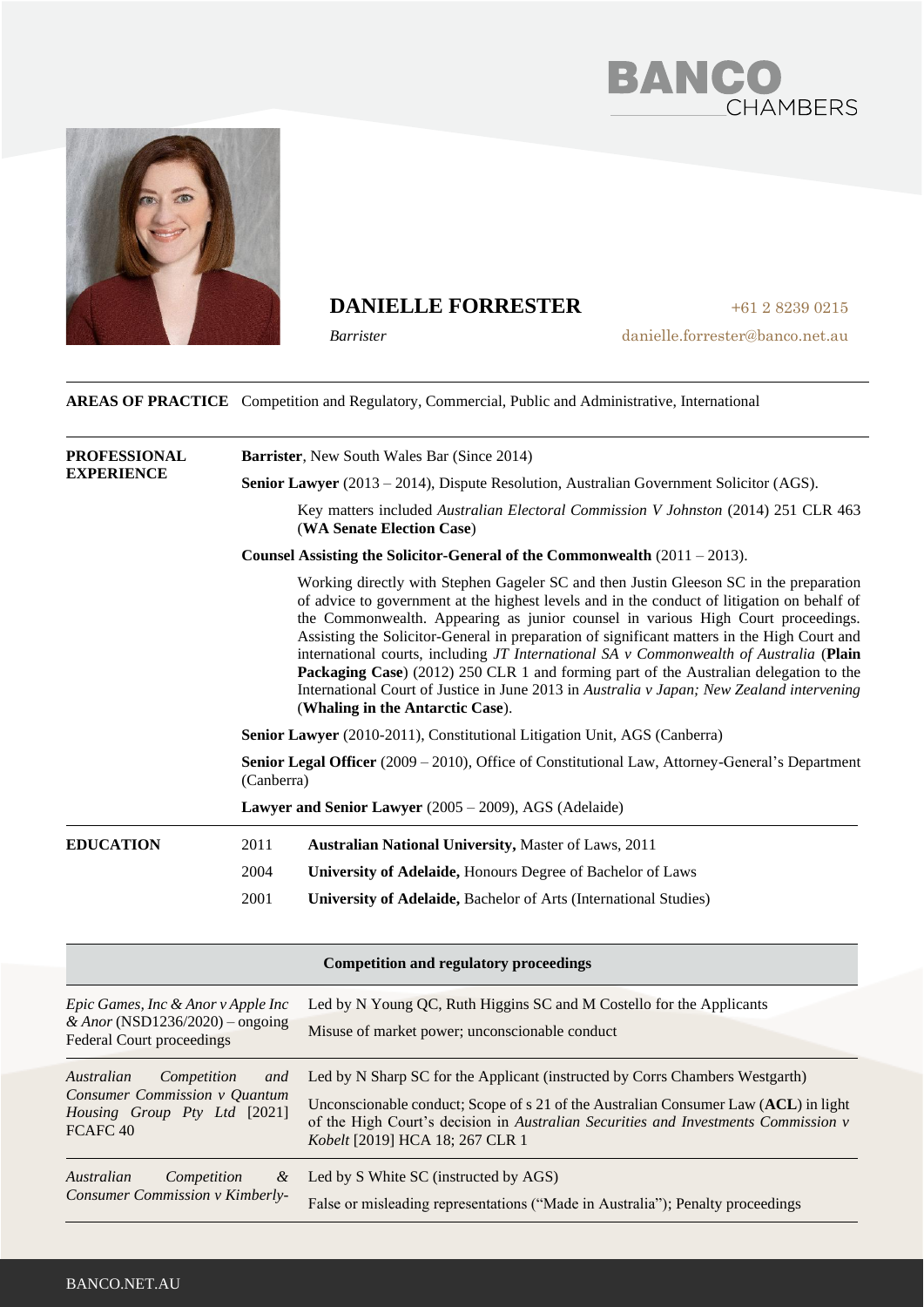## BANC **HAMBERS**

#### *Clark Australia Pty Ltd (No 2)*  [2021] FCA 102 *Australian Competition and Consumer Commission v Employsure Pty Ltd (No 2)* [2021] FCA 1488 Led by N Owens SC (instructed by Corrs Chambers Westgarth) Pecuniary penalties *Australian Competition and Consumer Commission Employsure Pty Ltd (No 2)* [2021] FCAFC 142 Led by N Owens SC (instructed by Corrs Chambers Westgarth) Appeal; Pecuniary penalties; Consumer law; false or misleading representations; Google advertising Appearing for a commercial party in an arbitration under Part 23 of the *National Gas Rules* in 2020- 2021 Led by A McClelland SC (instructed by DLA Piper) National Gas Rules; Arbitration conducted by J Gleeson SC *Australian Prudential Regulation Authority v IOOF Investment Management Ltd (ACN 006 695 021) & Ors* [2019] FCA 1521; 138 ACSR 459 Led by N Hutley SC, N Owens SC and J Redwood and with B Holmes for the First and other Respondents (instructed by KWM) Acting for IOOF in regulatory proceedings concerning disqualification and related relief in relation to alleged breaches of the *Superannuation Industry (Supervision) Act 1993* (Cth) *Australian Competition and Consumer Commission v Pental Limited* [2018] FCA 491 Led by S White SC (instructed by AGS) Consumer law; Contested penalty proceedings *Applications by Public Interest Advocacy Service Ltd and Ausgrid Distribution* [2016] ACompT 1 Led by S Lloyd SC, M O'Bryan QC, S Balafoutis, A Mitchelmore, and with J Arnott, T Phillips, and F St John for the Australian Energy Regulator (instructed by Corrs Chambers Westgarth) National Electricity Law; Review of distribution determination by AER *Commonwealth of Australia v Director, Fair Work Building Industry Inspectorate & Ors* (2015) 258 CLR 482 Led by C Moore SC for the amici curiae (instructed by AGS) Civil penalty proceedings; Application of *Barbaro v The Queen* (2014) 253 CLR 58 *Application for Authorisation of Acquisition of Macquarie Generation by AGL Energy Limited*  [2014] ACompT 1 Led by C Scerri QC, N De Young, C Exell (instructed by DLA Piper) Application to the Australian Competition Tribunal for authorisation under s 95AT of the *Competition and Consumer Act 2010* (Cth) for a proposed acquisition

| <b>Commercial</b>                                                 |                                                                                                                                                                                                              |  |
|-------------------------------------------------------------------|--------------------------------------------------------------------------------------------------------------------------------------------------------------------------------------------------------------|--|
| <i>Epic Games, Inc v Apple Inc</i> [2021]<br>FCAFC <sub>122</sub> | Led by N Young QC, N De Young QC and Professor C Brown for the Applicants<br>(instructed by Clifford Chance)                                                                                                 |  |
|                                                                   | Private international law; application for permanent stay of proceedings alleging<br>contraventions of Pt IV of the Competition and Consumer Act 2010 (Cth) Pt IV and s<br>21 of the Australian Consumer Law |  |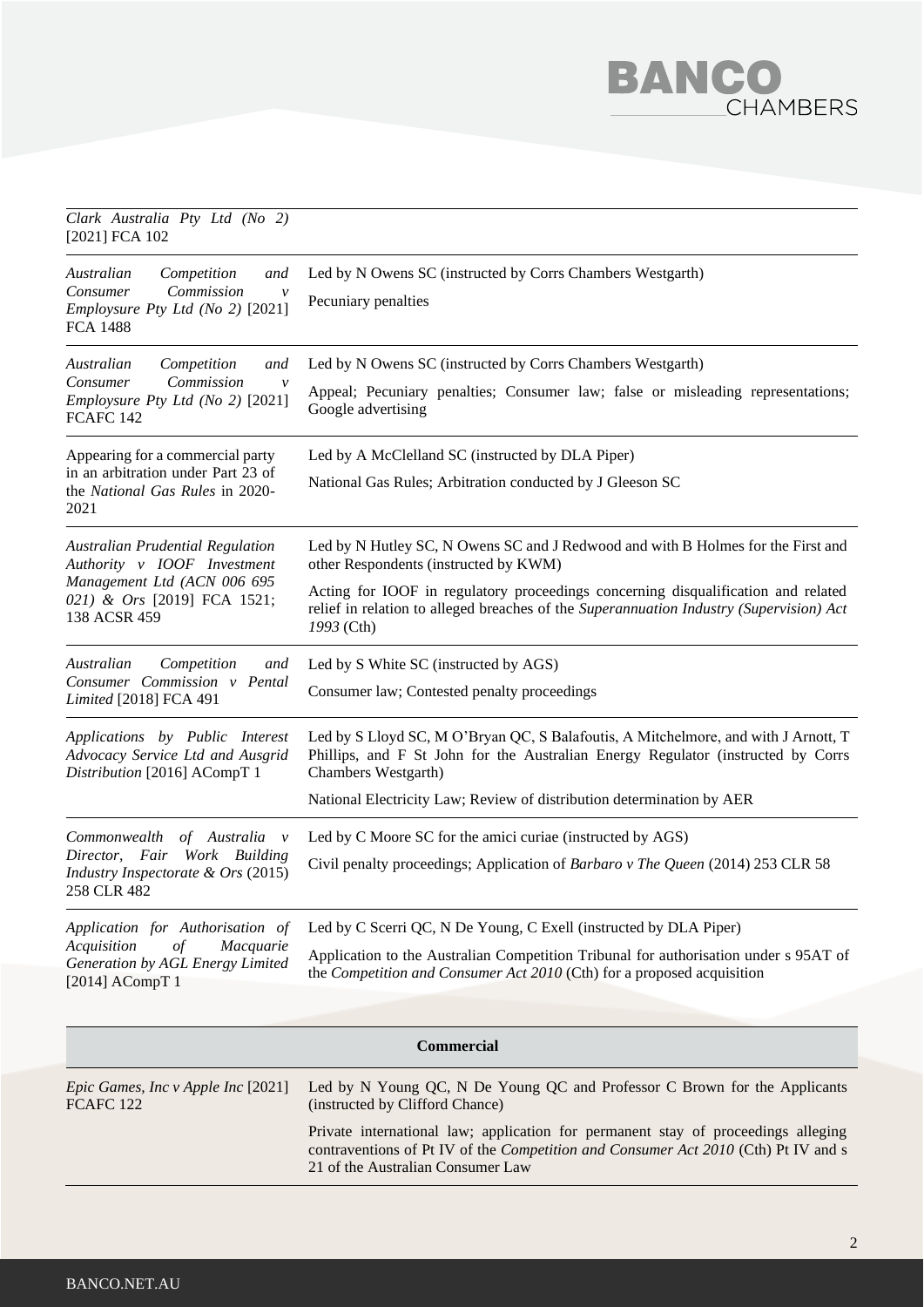

| Australian<br><b>Securities</b><br>and<br>Investments Commission v BHF<br>Solutions Pty Ltd & Anor [2021]<br><b>FCA 684</b>                                                                                                                           | Led by R McHugh SC for the First Respondent (instructed by Piper Alderman)<br>Scope of the National Credit Code and exemptions for continuing credit contracts<br>Successfully defended the contravention proceedings brought by ASIC                                                                                                                    |
|-------------------------------------------------------------------------------------------------------------------------------------------------------------------------------------------------------------------------------------------------------|----------------------------------------------------------------------------------------------------------------------------------------------------------------------------------------------------------------------------------------------------------------------------------------------------------------------------------------------------------|
| D H Flinders Pty Ltd v Australian<br>Financial Complaints Authority<br>Limited [2020] NSWSC 1690                                                                                                                                                      | Led by D Sulan SC for the Plaintiff (instructed by Piper Alderman)<br>Financial services; scope of the external dispute resolution scheme administered by<br>AFCA, and whether AFCA had authority, jurisdiction or power to determine the<br>complaints and/or whether AFCA had dealt with the complaints in a procedurally fair<br>and impartial manner |
| Rinehart v Hancock Prospecting<br>Pty Ltd [2019] HCA 13; (2019) 93<br>ALJR 582 (written submissions on<br>behalf of ACICA as amicus)                                                                                                                  | Led by J Gleeson SC and J Redwood for the <i>amicus curiae</i> (instructed by Ashurst)<br>Interpretation and scope of arbitration agreements                                                                                                                                                                                                             |
| BHP Coal Pty Ltd & Ors v Deputy<br>Premier, Treasurer and Minister for<br>Aboriginal<br>and<br><b>Torres</b><br>Strait<br>Partnerships<br><b>Islander</b><br>$(BS11313/15, BS2371/16)$ – settled<br>proceedings in the Supreme Court<br>of Queensland | Led by J Sheahan QC, T Bradley QC and S Cooper for the Applicant (instructed by<br>Herbert Smith Freehills)                                                                                                                                                                                                                                              |
| Chow v Chow [2016] NSWSC 908                                                                                                                                                                                                                          | Led by P Blackburn-Hart SC for the Plaintiffs (instructed by Arnold Bloch Leibler)                                                                                                                                                                                                                                                                       |
|                                                                                                                                                                                                                                                       | Format of estate accounts for the purpose of passing by a registrar                                                                                                                                                                                                                                                                                      |
| In the matter of JGS Investment<br>Holdings Pty Ltd [2014] NSWSC<br>1532                                                                                                                                                                              | Unled for the Plaintiff (instructed by Clauton Utz)<br>Pleading amendments; joinder                                                                                                                                                                                                                                                                      |
|                                                                                                                                                                                                                                                       | <b>Public and administrative law</b>                                                                                                                                                                                                                                                                                                                     |
| Fairbairn v Radecki [2022] HCA 18                                                                                                                                                                                                                     | Led by J Gleeson SC for the Respondent<br>Statutory construction and legislative history of provisions supported by referrals of<br>State legislative power; Family law                                                                                                                                                                                  |
| Copyright Agency Limited v Isentia<br>Pty Limited & Ors (NSD1212/2021)<br>– reserved                                                                                                                                                                  | Led by Cameron Moore SC and L Thomas for the First Respondent (instructed by<br>Clayton Utz)<br>Terms of licences; Judicial review of a decision of the Australian Copyright Tribunal                                                                                                                                                                    |
| Amir ats Director of Professional<br>Services Review [2022] FCAFC 44                                                                                                                                                                                  | Led by G Kennett SC for the Respondent (instructed by Maddocks)<br>Appeal; Judicial review; Point in time at which an administrative "decision" is made                                                                                                                                                                                                  |
| Competition<br>Australian<br>and<br>Commission<br>$\mathcal{\&}$<br>Consumer<br>Commonwealth v Phoenix Institute<br>of Australia Pty Ltd (subject to<br>DOCA) and Anor [2021] FCA 956                                                                 | Led by N Sharp SC and Robert White for the Applicant (instructed by AGS)<br>Acting for the ACCC in proceedings against registered training organisations involving<br>allegations of unconscionable conduct in respect of the VET FEE-HELP scheme                                                                                                        |
| $R$ v Collaery (No 7) [2020] ACTSC<br>165; 283 A Crim R 524, 354 FLR 7                                                                                                                                                                                | Led by J Kirk SC, A Mitchelmore SC and T Begbie QC for the Attorney-General of the<br>Commonwealth (instructed by AGS)                                                                                                                                                                                                                                   |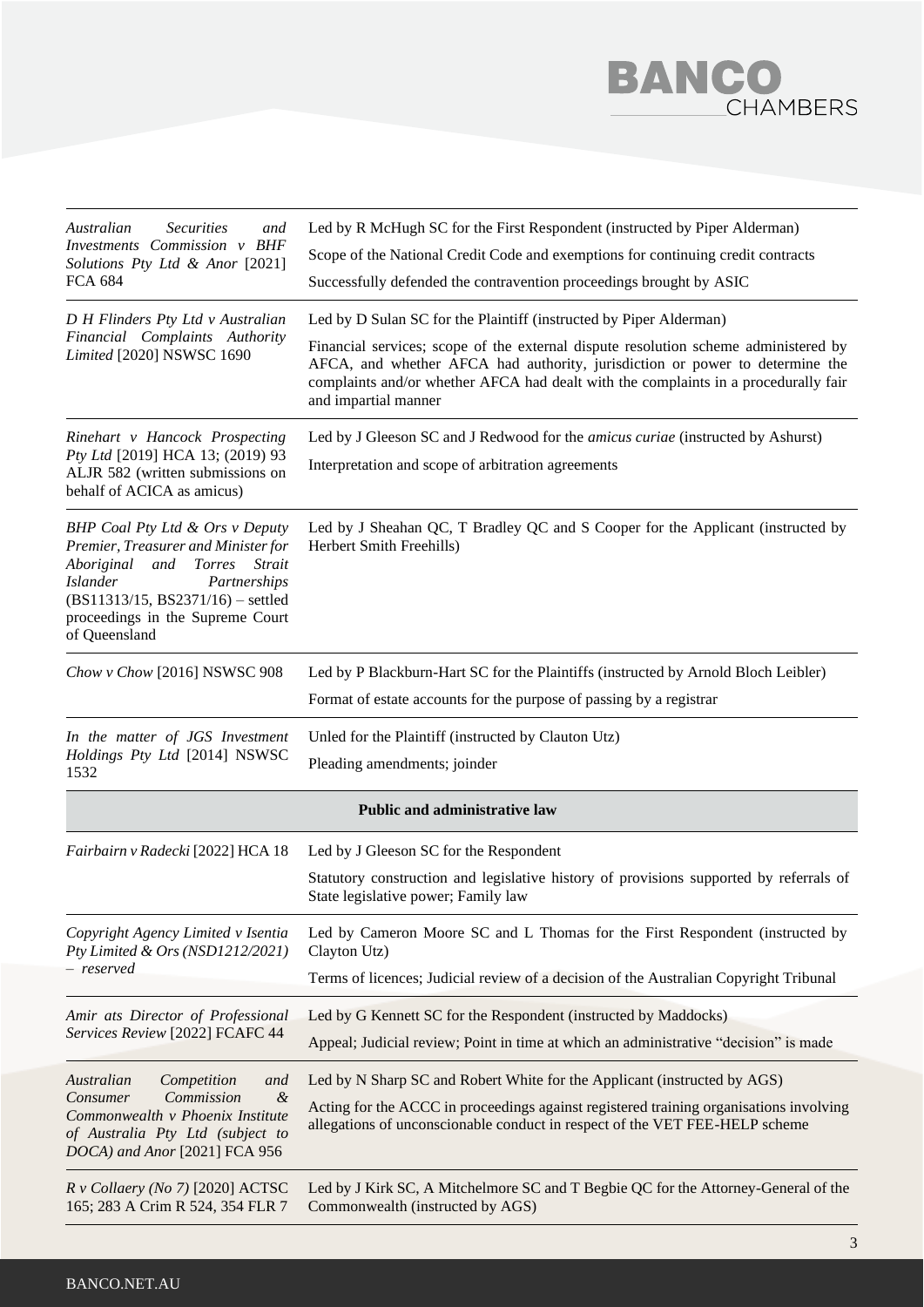

|                                                                                                                                           | National security; application for orders prohibiting disclosure of certain information;<br>nature of task under s 31(7) and (8) of National Security Information (Criminal and<br>Civil Proceedings) Act 2004 (Cth) |
|-------------------------------------------------------------------------------------------------------------------------------------------|----------------------------------------------------------------------------------------------------------------------------------------------------------------------------------------------------------------------|
| Hocking v Director-General of the<br>National Archives of Australia<br>("Palace Letters" case) [2020] HCA<br>19; 94 ALJR 569, 379 ALR 395 | Led by S Donaghue SC (Commonwealth Solicitor-General), T Howe QC and C<br>Lenehan SC (instructed by AGS)                                                                                                             |
|                                                                                                                                           | Special leave granted from Hocking v Director-General of the National Archives of<br>Australia (2019) 264 FCR 1                                                                                                      |
|                                                                                                                                           | Constitutional law – nature of records created by the Governor-General;<br>"Commonwealth records"                                                                                                                    |
| Costello v Racing Appeals Tribunal<br>[2019] NSWSC 1808                                                                                   | Led by S Dawson SC (instructed by Racing NSW)                                                                                                                                                                        |
|                                                                                                                                           | Successfully defended a warning off decision in judicial review proceedings                                                                                                                                          |
| Independent Liquor and Gaming<br>Authority v Auld [2019] NSWCA 88                                                                         | Led by N Sharp SC for the Applicant (instructed by NSW Crown Solicitor's Office)<br>Liquor licensing; removal application; statutory construction                                                                    |
| Cattle<br><i>Minister</i><br>for<br><i>Brett</i><br>$\mathcal{V}$                                                                         | Led by N Williams SC and M O'Meara SC (instructed by AGS)                                                                                                                                                            |
| Agriculture, Fisheries and Forestry<br>& Anor [2020] FCA 732; 274 FCR<br>337, 383 ALR 58                                                  | Misfeasance in public office - damages                                                                                                                                                                               |
| Construction Industry<br><b>Training</b><br>Board v Transfield Services [2017]<br>SASCFC 103; 128 SASR 475, 323<br><b>FLR 166</b>         | Led by C Horan QC for the Attorney-General (Cth) intervening (instructed by AGS)<br>Section 52(i) of the Constitution, power over places acquired for public purposes                                                |
| <b>Ehrenfeld and Australian Securities</b>                                                                                                | Led by D Healey for the Respondent (instructed by ASIC)                                                                                                                                                              |
| <i>Investments</i><br>and<br>Commission<br>[2021] AATA 1406                                                                               | Application for dismissal under s 42A(5) of the Administrative Appeals Tribunal Act<br>1975 (Cth) granted                                                                                                            |
| Steel v Medical Council of New<br>South Wales [2020] NSWCATOD                                                                             | Led by K Richardson SC for the Respondent (instructed by Health Professional Councils<br>Authority)                                                                                                                  |
| 77                                                                                                                                        | Appeal on points of law; suspension of practitioner's registration                                                                                                                                                   |
| Holt v Dental Council of New South<br>Wales [2020] NSWCATOD 62                                                                            | Led by A Horvath for the Respondent (instructed by Health Professional Councils<br>Authority)                                                                                                                        |
|                                                                                                                                           | Appeal on points of law; suspension of practitioner's registration                                                                                                                                                   |
| <b>Ehrenfeld and Australian Securities</b>                                                                                                | Led by D Healey for the Respondent (instructed by ASIC)                                                                                                                                                              |
| <i>Investments</i><br>Commission<br>and<br>[2017] AATA 883                                                                                | Merits review – decision to disqualify from managing corporations – recusal application                                                                                                                              |
| <b>Assistant Commissioner Michael</b><br>James Condon v Pompano Pty Ltd<br>(2013) 252 CLR 38                                              | Appeared as junior when counsel assisting the Solicitor-General                                                                                                                                                      |
|                                                                                                                                           | Constitutional law; Chapter III                                                                                                                                                                                      |
| Director of Public Prosecutions v<br>Keating (2013) 248 CLR 459                                                                           | Appeared as junior to the Commonwealth Solicitor-General when counsel assisting the<br>Solicitor-General                                                                                                             |
|                                                                                                                                           | Constitutional law; Chapter III                                                                                                                                                                                      |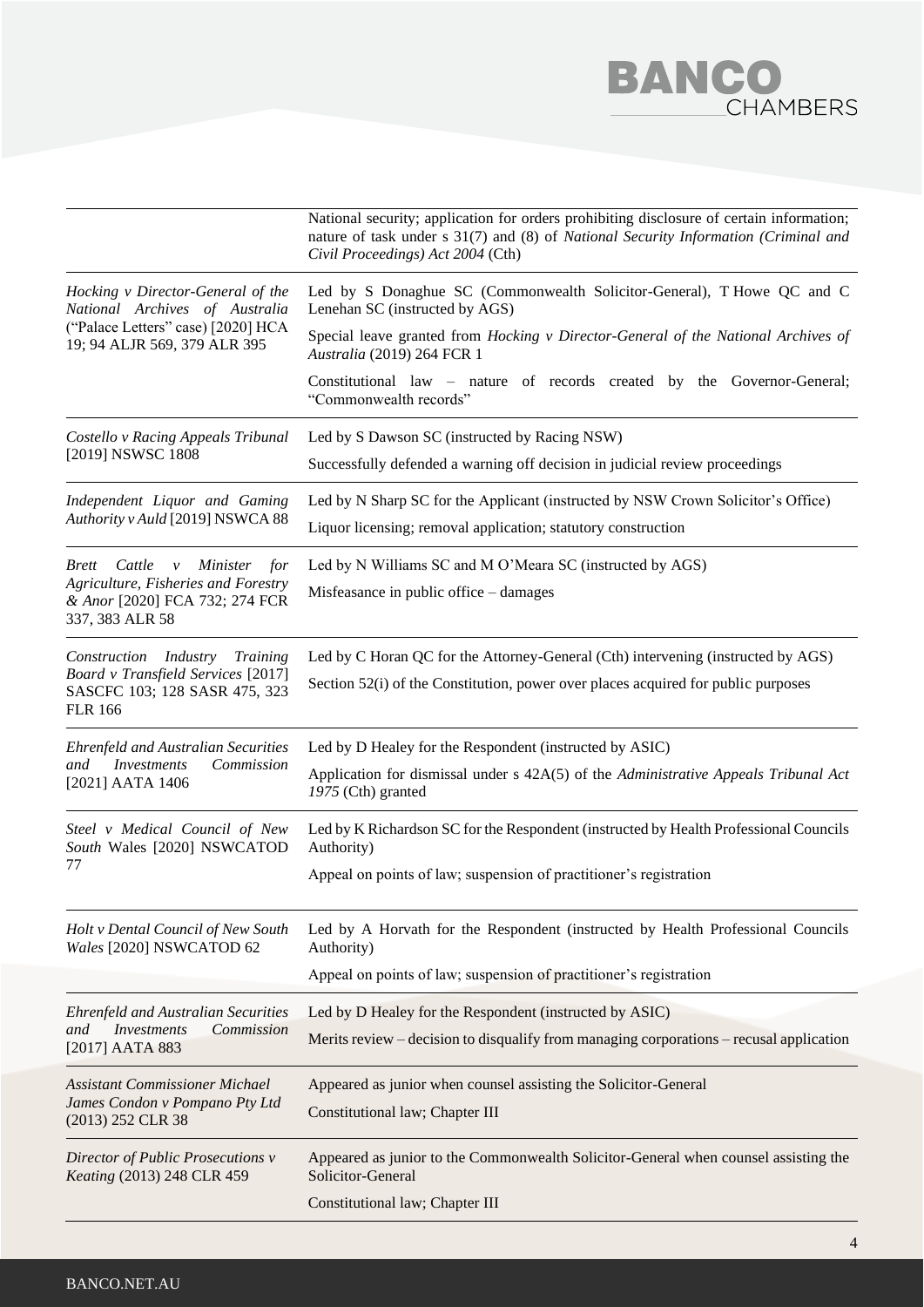

| Stanford v Stanford (2012) 247<br><b>CLR 108</b>   | Appeared as junior to the Commonwealth Solicitor-General when counsel assisting the<br>Solicitor-General<br>Constitutional law; family law |
|----------------------------------------------------|--------------------------------------------------------------------------------------------------------------------------------------------|
| Lee v Commonwealth of Australia<br>$[2012]$ HCA 62 | Appeared as junior to Mr C Lenehan SC when counsel assisting the Solicitor-General                                                         |

#### **Public and private international law**

**International trade law**

**Chair of the Expert Advisory Committee** on Working Group III (Investor-State Dispute Settlement Reform), UNCITRAL National Coordination Committee for Australia (**UNCCA**)

#### **Member of the ACICA Legislative Committee**

**Private international law:** Appeared as junior to N Young QC, N De Young QC and Professor C Brown for the Applicants (instructed by Clifford Chance) in an appeal before the Full Court of the Federal Court of Australia in *Epic Games, Inc v Apple Inc* [2021] FCAFC 122 (and in the proceedings below), which concerned questions of choice of law and choice of forum.

**ISDS:** Providing advice in 2021, with Justin Gleeson SC, in relation to potential investor-state dispute settlement (**ISDS**) proceedings, including jurisdictional objections (instructed by Norton Rose Fulbright).

**ISDS:** Advising a large international client in 2019, with Justin Gleeson SC, in relation to possible avenues of challenge concerning government decision-making, including in relation to ISDS provisions (instructed by Jones Day).

**ISDS:** Advising a multinational client in 2018, with Justin Gleeson SC, in relation to various matters of international trade law, including in relation to ISDS (instructed by Corrs Chambers Westgarth).

**International Law (ICJ proceedings):** Part of the Australian delegation to the International Court of Justice in June 2013 in *Australia v Japan; New Zealand intervening* (**Whaling in the Antarctic Case**).

**International arbitration:** Appeared as junior to the Commonwealth Solicitor-General when counsel assisting the Solicitor-General in *TCL Air Conditioner Co Ltd v The Judges of the Federal Court of Australia* (2013) 251 CLR 533, which concerned the validity of s 16(1) of the *International Arbitration Act 1974* (Cth) in giving force to the UNCITRAL Model Law on International Commercial Arbitration.

| Unled appearances<br>(selected cases)                                                                                                                   |                                                                                                                                                                                                                              |  |  |
|---------------------------------------------------------------------------------------------------------------------------------------------------------|------------------------------------------------------------------------------------------------------------------------------------------------------------------------------------------------------------------------------|--|--|
| CAP21 v Administrative Appeals<br>Tribunal [2021] FCA 1146                                                                                              | Unled for the Applicant (instructed by Maddocks)<br>Interlocutory decision; access to documents                                                                                                                              |  |  |
| Fiddletown Investments Limited v<br>Department of Premier and<br>Cabinet; Fiddletown Investments<br>Limited v NSW Treasury [2021]<br><b>NSWCATAD 17</b> | Unled for the Applicant (instructed by Clayton Utz)<br>Applications under the <i>Government Information (Public Access)</i> Act 2009 (NSW) –<br>whether overriding public interest against disclosure                        |  |  |
| Various mediations conducted by<br>the New South Wales Civil and<br>Administrative Tribunal (NCAT) in<br>2020 and 2021                                  | Unled for the NSW Government Respondent (instructed by McCullough Robertson)                                                                                                                                                 |  |  |
| Segal v Medical Council of New<br>[2020]<br>South Wales (No 2)<br>NSWCATOD 114                                                                          | Unled for the Respondent (instructed by Health Professional Councils Authority)<br>Disciplinary and professional registration; Appeal on a point of law; suspension of<br>practitioner's registration in light of complaints |  |  |